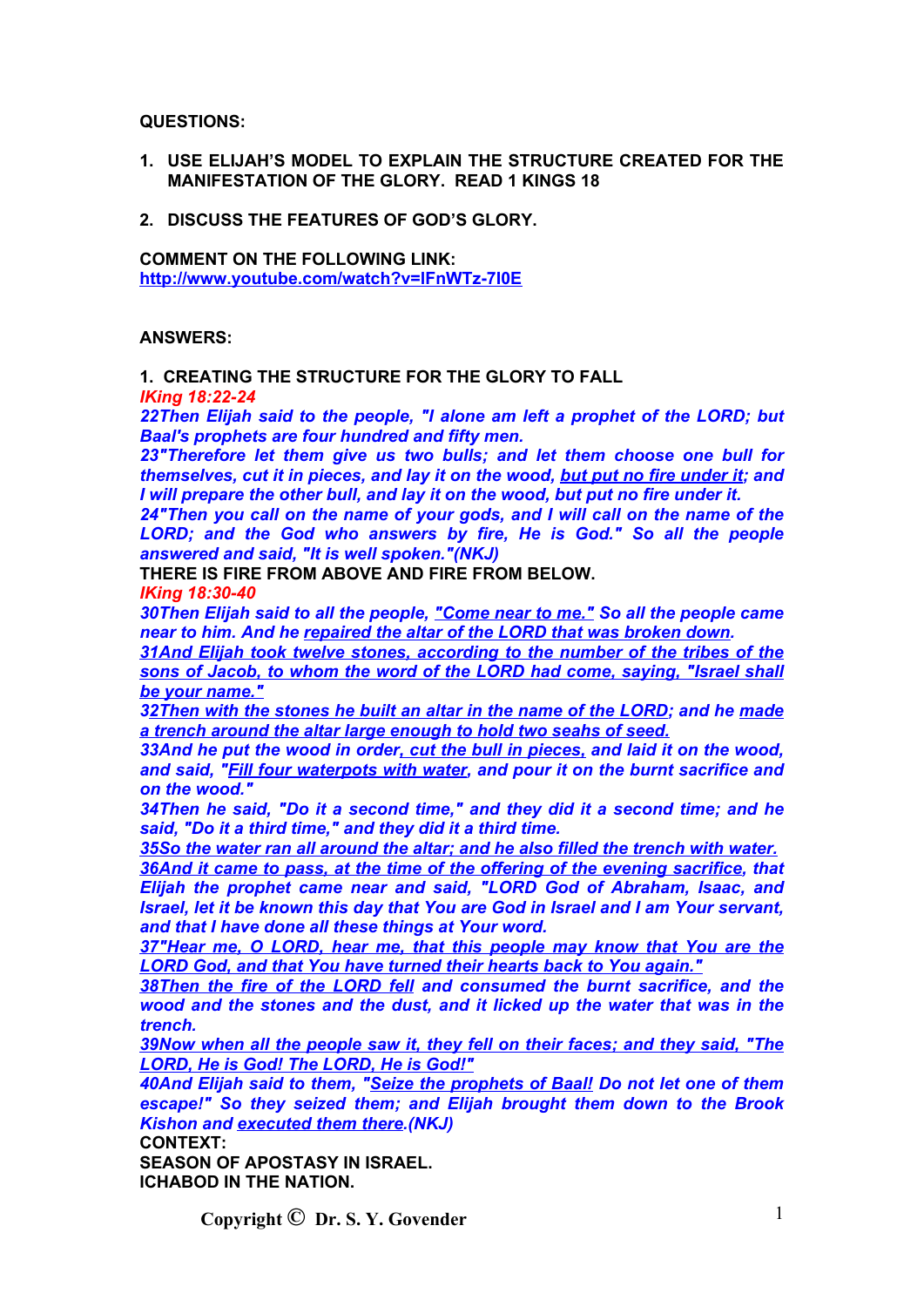# **REVIEW THE CAUSES OF ICHABOD AND APOSTASY.**

**ABSENT GLORY = ABSENCE OF THE MANIFEST PRESENCE. FEATURES OF THE GLORY = FEATURES OF THE MANIFEST PRESENCE. SEE CHARACTERISTICS OF THE MANIFEST PRESENCE – "PRESENCE". We live under similar circumstances.**

**Some of those in rulership in the church are Ahabs, Jezebels who are servicing the altars of Baal. They don't feed or equip the sheep but bring the sheep into bondage of withchcraft, hypnotism and ignorance. We have leaders who are entertainers, not equippers. Such a system must be challenged by apostles and prophets. A Carmel confrontation is needed.**

**ELIJAH PRESENTS PRINCIPLES TO BRING BACK THE GLORY OR MANIFEST PRESENCE OF THE LORD.**

**CREATING THE STRUCTURE FOR GLORY COMPLIANCE:**

**1. CONFRONT INACCURACY AND EVIL**

*1Kings 18:24*

*24"Then you call on the name of your gods, and I will call on the name of the LORD; and the God who answers by fire, He is God." So all the people answered and said, "It is well spoken."(NKJ)*

**Elijah confronted Baal's followers - this implies confrontation of Ahab and Jezebel. DON'T GO AROUND THIS MOUNTAIN – CLIMB THE MOUNTAIN.**

**We must confront:**

- **Jezebel like Jehu.**
- **Korah like Moses.**
- **Religion like Jesus.**
- **False brethren like Jude, Paul.**
- **Nebuchadnezzar like the three Hebrew boys.**
- **Goliath like David.**
- **K** Nathan confronted David.
- **Paul confronted Peter (Acts)**
- **F** Peter confronted Simon the sorcerer

**Prayer alone will not dismantle those enemies – they have to be confronted. For evil to thrive the righteous must be silent. ATTACK THE ALTAR NOT THE PERSON (SEE THE YOUNG PROPHET AND JEROBOAM).**

**Confrontation is an Is. 58 mandate – to break the yokes and let the oppressed go free.**

**Cowardice will not bring the glory.**

**Everything yellow is not gold.**

**God has not given us the spirit of timidity.**

**JOB DID NOT CONFRONT.**

**DAVID DID NOT CONFRONT ABSALOM AND ADONIJAH.**

**ELI DID NOT CONFRONT – FINALLY THE GLORY DEPARTED.**

# **2. DRAW NEAR TO THE MAN OF GOD.**

*30Then Elijah said to all the people, "Come near to me."*

**DRAW NEAR TO GOD. IN THIS SEASON ALSO DRAW NEAR TO THE MAN OF GOD. NOT THE PROPHETS OF BAAL. DRAW NEAR TO THE LEGITIMATE SET MAN – THE MAN WITH APOSTOLIC PROPHETIC GRACE.**

**Be present in legitimate corporate gatherings. Sit at the set man's table. Elijah did not tout for support. He did not have a lucky draw or gimmicks to attract people.**

**Identify legitimate leadership. Must be able to discern. Separate precious from the vile.**

**CHOOSE: JESUS OR BARABBAS**

**DAVID OR SAUL**

**MOSES OR KORAH.**

**Be discerning like the man on the cross who chose Jesus.**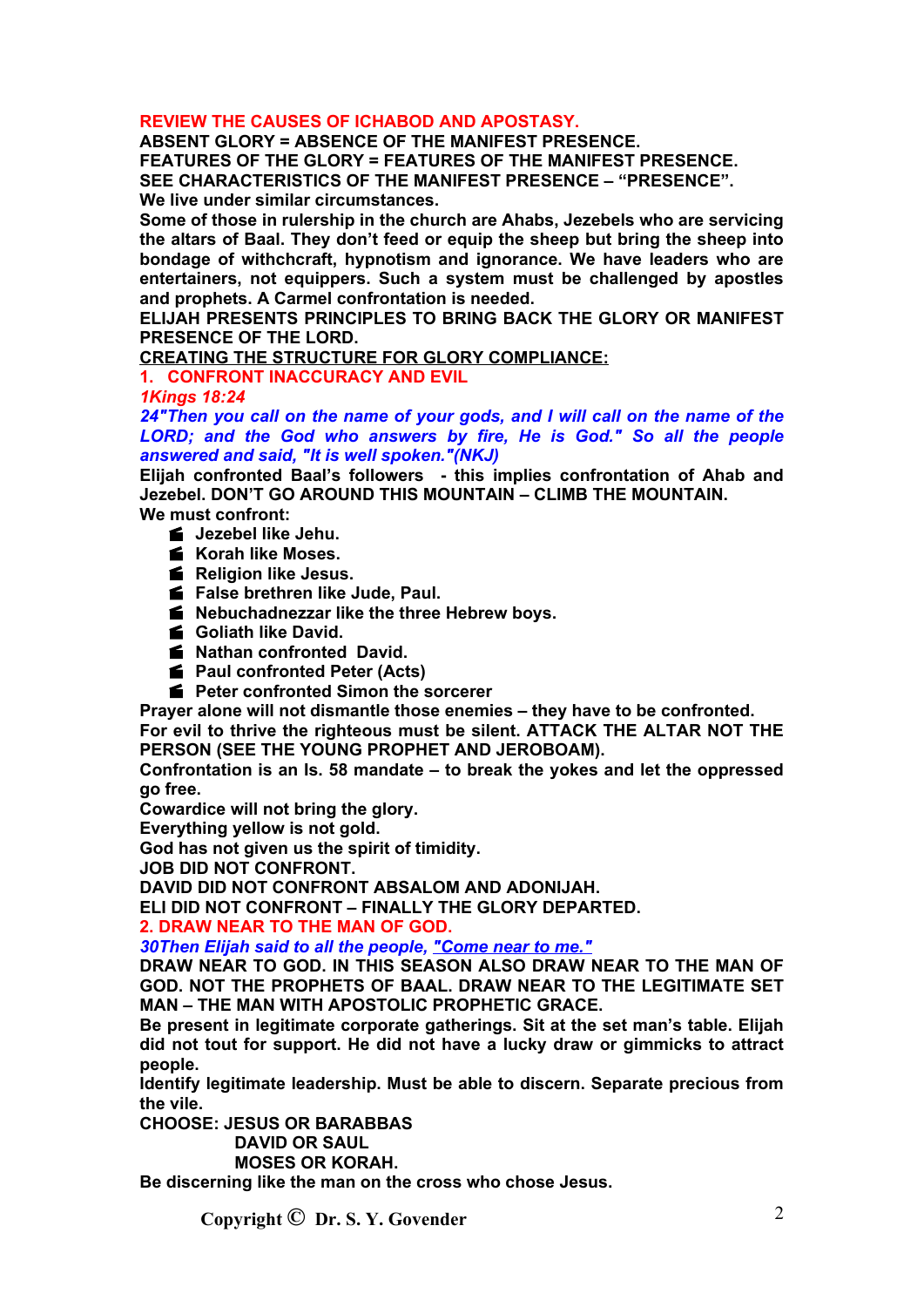**DON'T GO TO THE FALSE FATHER – REVIEW "SLUMP HAND"**

**3. REPAIR THE CHURCH**

*30Then Elijah said to all the people, "Come near to me." So all the people came near to him. And he repaired the altar of the LORD that was broken down.*

*32Then with the stones he built an altar in the name of the LORD; and he made a trench around the altar large enough to hold two seahs of seed.*

**HE USED SEED CAPACITY TO MEASURE THE TRENCH. SEED CAPACITY DETERMINES WATER CAPACITY.**

**THE LOCAL CHURCH/CITY CHURCH IS THE ALTAR OF GOD. REVIEW "ALTAR"**

**The local church is the nucleus for operations. REFORMATION INCLUDES REPAIR.**

- **REPAIR FOUNDATIONS OF DOCTRINE. APOSTLES' DOCTRINE FIRST. PRIORITIZE THE WORD. PEOPLE NO LONGER KNOW WHAT THEY BELIEVE. TRUTH IS FALLEN IN THE STREETS.**
- **REPAIR CHURCH GOVERNMENT.**
- **REPAIR INACCURATE POSITIONS SEE MIGRATION.**
- **DEAL WITH DELUSIONS AND INACCURATE MINDSETS IN THE CHURCH.**
- **REPAIR SLOPPINES. Need people with a heart to build. Let us rise up and build. Build excellence into our structures.**

**4. BUILD WITH UNITY IN MIND**

*31And Elijah took twelve stones, according to the number of the tribes of the sons of Jacob, to whom the word of the LORD had come, saying, "Israel shall be your name."*

**Remember Israel was now divided. Tribes were missing on this mountain. Elijah did not build Elijah ministries. He had the 12 tribes of Israel in mind. He even represented the delinquent. In the day of battle he did not come with division in his mind. He did not complain about those who were absent and not on his side – he made a prophetic declaration – I am here alone – but the 12 are with me in the Spirit. He presented a united front in battle. He did not present himself. HE PRESENTED THE ISRAEL OF GOD. THE GLORY IS ATTRACTED TO A MAN WHOSE HEART IS SET ON UNITY. UNITY IS THE NATURE OF GOD. GOD IS UNITED. UNITY IS ATTRACTED TO UNITY. GOD COMMANDS THE BLESSINGS.**

**HE OPERATED WITH A POLICY OF INCLUSION.**

**5. BUILD WITH STONES**

*32Then with the stones he built an altar in the name of the LORD*

**Don't build with wood stubble and hay. Both the sacrifice and the altar will be burnt down. The church must be able to offer sacrifices without being burnt down or burnt out.**

**Build with the right materials. Separate the precious from the vile.**

**Don't build with pigs, ostriches, puffadders, scorpions and tadpoles.**

**What you build determines who will live in it.**

**Don't build an habitation for Jezebel, Korah etc.**

**Build the house for God.**

**6. BUILD IN THE NAME OF THE LORD.**

**Build the character and nature of God into the structure. Build according to HIS patterns.**

**Where he records His Name, He will meet to bless you.**

**7. BUILD WITH THE APOSTOLIC WORD**

*Fill four waterpots with water*

*35So the water ran all around the altar; and he also filled the trench with water.* **FOUR IS THE NUMBER OF THE APOSTOLIC. THEY APPLIED THE 4 WATERPOTS 3 TIMES. THIS IS A TOTAL OF TWELVE APPLICATIONS.**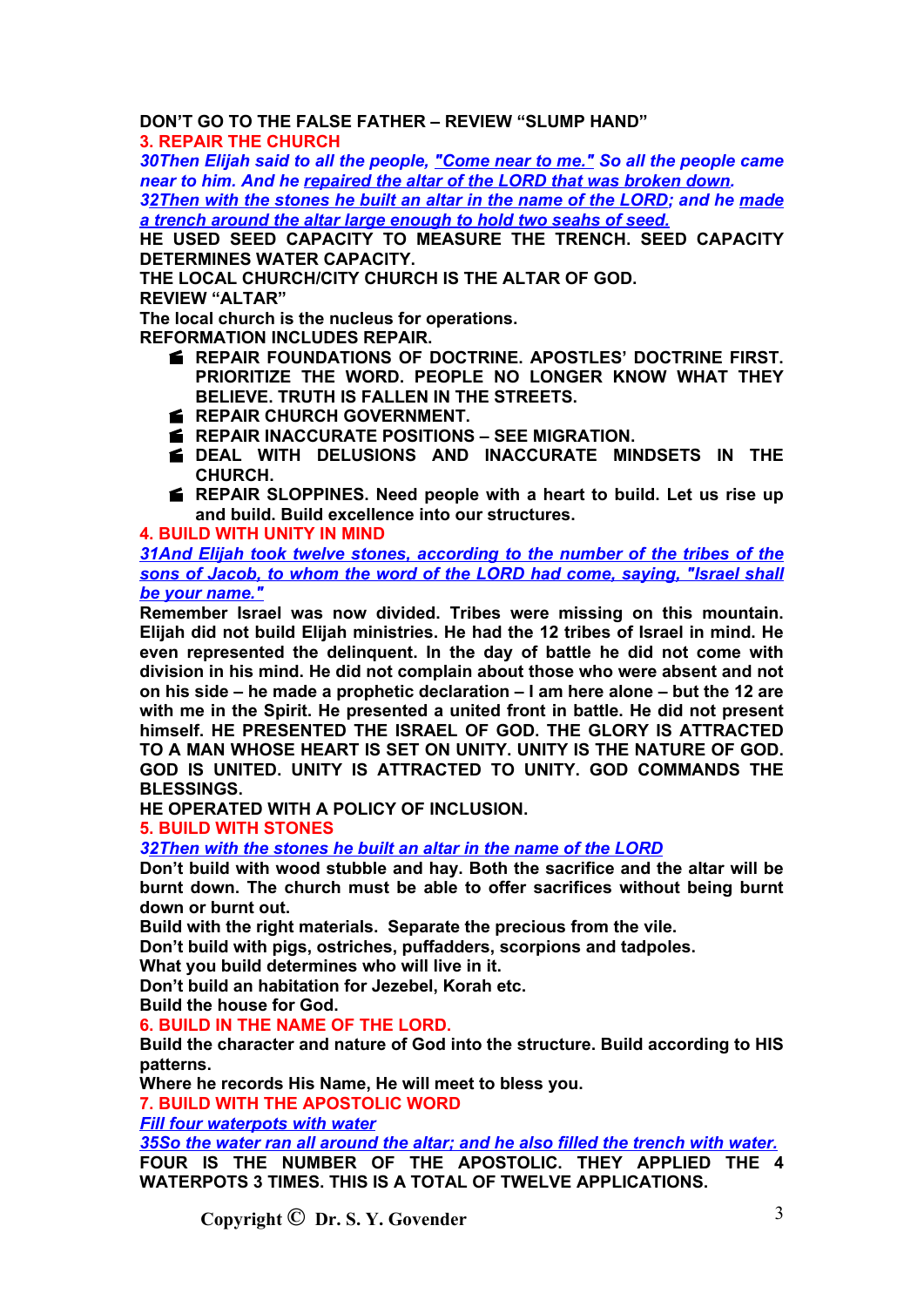**12 IS THE NO. OF GOVERNMENT. IN THIS SEASON WE MUST APPLY THE APOSTOLIC WORD. THIS GOVERNMENTAL WORD MUST DRENCH OUR CHURCHES. IT WILL MAKE IT VERY HARD FOR THE COUNTERFEIT TO WORK. COUNTERFEIT FIRE CANNOT FALL ON A GOVENMENTAL WORD. DON'T APPLY YOUR BLOOD LIKE THE PROPHETS OF BAAL, APPLY THE WORD.**

**THIS IS THE PROCEEDING WORD.**

**8. BUILD WITH SACRIFICES**

*, cut the bull in pieces*

*36And it came to pass, at the time of the offering of the evening sacrifice,*

**SACRIFICE RELEASES POWER.**

**WHEN JESUS DIED ON THE CROSS RESURRECTION POWER WAS RELEASED.**

**Folk come to church services – want the church to provide a service, instead of spiritual sacrifices.**

**The enemy understands sacrifices.**

*II Ki 3:27*

*Then he took his eldest son who would have reigned in his place, and offered him as a burnt offering upon the wall; and there was great indignation against Israel. So they departed from him and returned to their own land.(NKJ)* **9. BUILD WITH PRAYER**

*37"Hear me, O LORD, hear me, that this people may know that You are the LORD God, and that You have turned their hearts back to You again."*

**GLORY FELL BECAUSE THE STRUCTURE WAS NOW COMPLIANT** *38Then the fire of the LORD fell*

**WE NEED PRAYER AND SACRIFICE NOT PRAYER ALONE. THE GLORY HAS CONSEQUENCES:**

**1. ACTIVATES REPENTANCE**

*39Now when all the people saw it, they fell on their faces;*

**2. ACTIVATES ACCURATE PERCEPTION AND CONFESSIONS** *and they said, "The LORD, He is God! The LORD, He is God!"*

**THE COUNTERFEIT IS EXPOSED.**

**THE PEOPLE WERE AMAZED WITH GOD NOT ELIJAH.**

**3. THE COUNTERFEIT IS DISMANTLED – WITH THE SWORD.**

*Seize the prophets of Baal*

*and executed them there*

**CONCLUSION:**

**WE CANNOT BRING CHANGE WITHOUT THE GLORY OR THE PRESENCE OF GOD.**

**E** THE PULLING POWER OF THE GLORY.

*Isa 60:1-3*

*1Arise, shine; for your light has come! And the glory of the LORD is risen upon you.*

*2For behold, the darkness shall cover the earth, and deep darkness the people; but the LORD will arise over you, and His glory will be seen upon you.*

*3The Gentiles shall come to your light, and kings to the brightness of your rising.*

*(NKJ)*

**SURRENDER IN THE GLORY** 

*IKing 10:5-8*

*5the food on his table, the seating of his servants, the service of his waiters and their apparel, his cupbearers, and his entryway by which he went up to the house of the LORD, there was no more spirit in her.*

*6Then she said to the king: "It was a true report which I heard in my own land about your words and your wisdom.*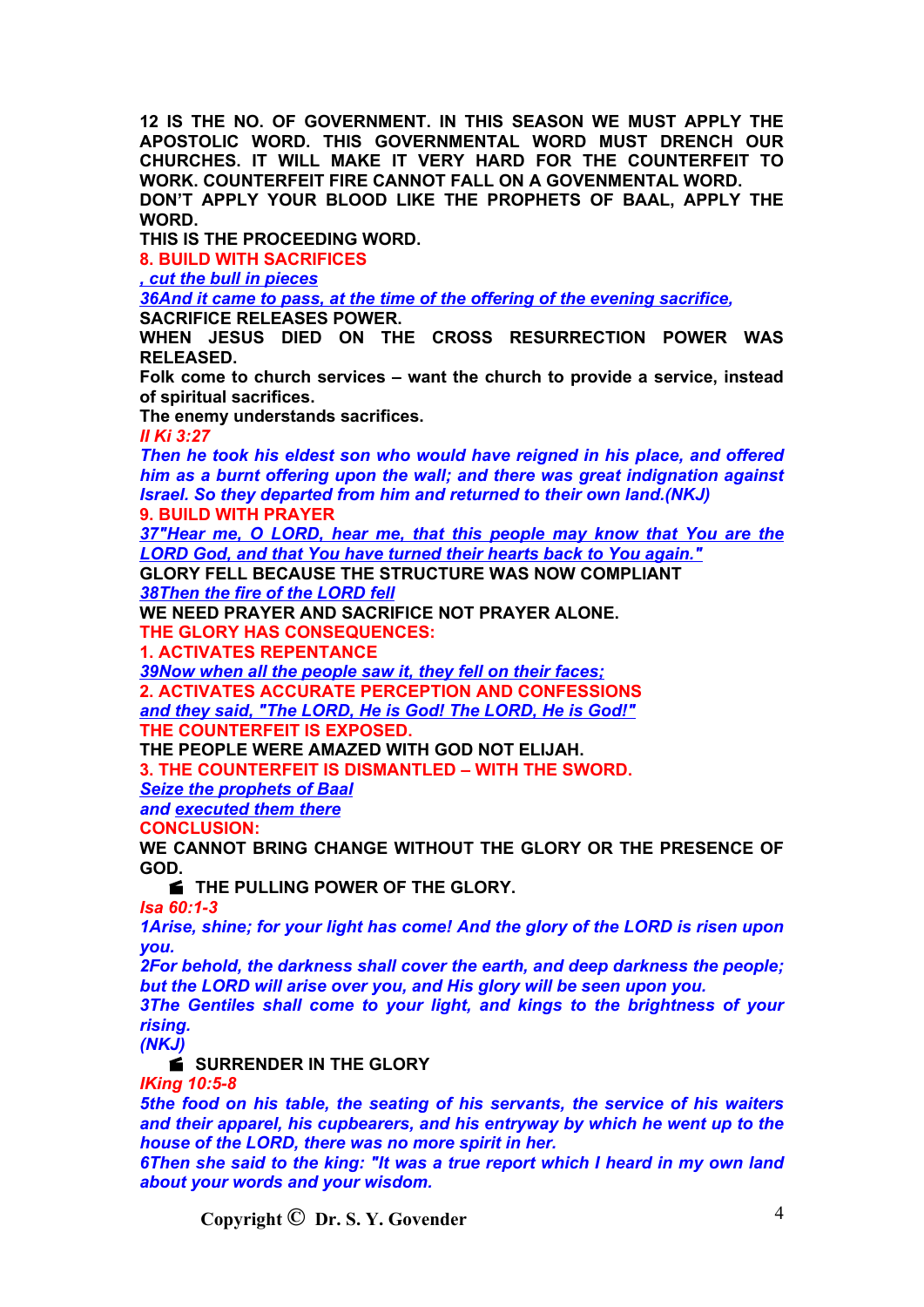*7"However I did not believe the words until I came and saw with my own eyes; and indeed the half was not told me. Your wisdom and prosperity exceed the fame of which I heard.*

*8"Happy are your men and happy are these your servants, who stand continually before you and hear your wisdom!(NKJ)*

**PEACE IN THE GLORY** 

*Hag 2:6-9*

*6"For thus says the LORD of hosts: "Once more (it is a little while) I will shake heaven and earth, the sea and dry land;*

*7'and I will shake all nations, and they shall come to the Desire of All Nations, and I will fill this temple with glory,' says the LORD of hosts.*

*8'The silver is Mine, and the gold is Mine,' says the LORD of hosts.*

*9'The glory of this latter temple shall be greater than the former,' says the LORD of hosts. 'And in this place I will give peace,' says the LORD of hosts." (NKJ)*

**4 PILLARS IN ELIJAH'S OPERATIONS:**

**1. APOSTLES' DOCTRINE - CARMEL CONFRONTATION, DRAWING NEAR ETC.**

**2. 12 STONES FOR THE ALTAR – FELLOWSHIP**

**3. BURNT OFFERING – BREAKING OF BREAD**

**4. PRAYER**

**2. DISCUSS THE FEATURES OF GOD'S GLORY.**

**GLORY**

**KABHODH/KABOWD/KABOD**

**GLORY REFERS TO:**

**KINGLY MAJESTY**

**ATTRIBUTES OF GOD**

**BRILLIANCE OUTWARD MANIFESTATION**

**DIGNITY/REPUTATION/HONOUR**

**AMPLIFICATION**

**KINGLY MAJESTY**

**This is the majesty and splendour of the pre-incarnate Christ.**

*John 17:5*

*"And now, O Father, glorify Me together with Yourself, with the glory which I had with You before the world was. (NKJ)*

*Isa 6:1-4*

*1In the year that King Uzziah died, I saw the Lord sitting on a throne, high and lifted up, and the train of His robe filled the temple.*

*2Above it stood seraphim; each one had six wings: with two he covered his face, with two he covered his feet, and with two he flew.*

*3And one cried to another and said: "Holy, holy, holy is the LORD of hosts; the whole earth is full of His glory!"*

*4And the posts of the door were shaken by the voice of him who cried out, and the house was filled with smoke.(NKJ)*

*John 12:41*

*These things Isaiah said when he saw His glory and spoke of Him.(NKJ)*

**f** The majesty and splendour of the incarnate Christ

*John 1:14*

*And the Word became flesh and dwelt among us, and we beheld His glory, the glory as of the only begotten of the Father, full of grace and truth.(NKJ)* **HIS SIGNS AND WONDERS:**

**E** CHANGING WATER TO WINE

*John 2:11*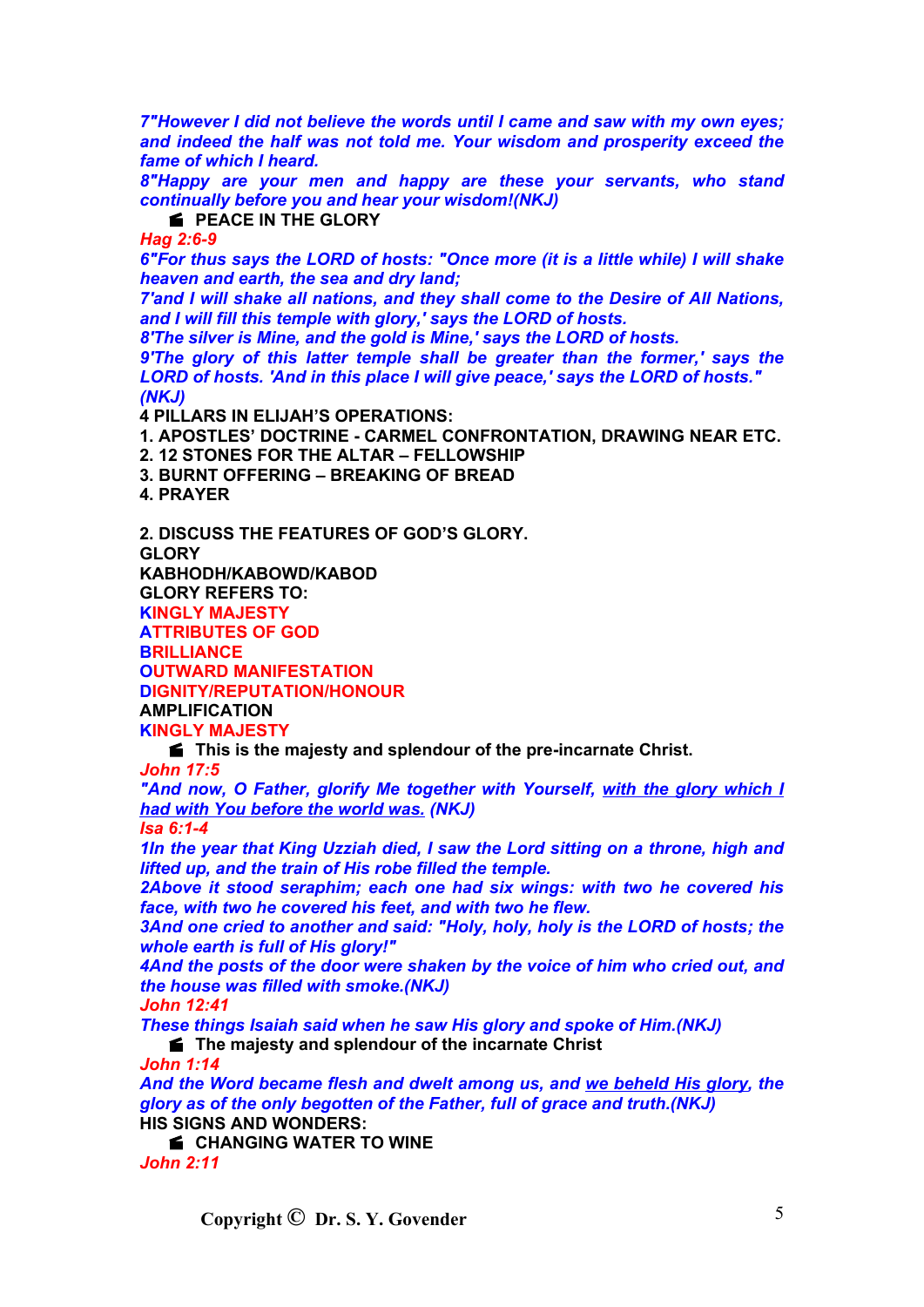*This beginning of signs Jesus did in Cana of Galilee, and manifested His glory; and His disciples believed in Him.(NKJ)*

**F** THE RESURRECTION OF LAZARUS

*John 11:4*

*When Jesus heard that, He said, "This sickness is not unto death, but for the glory of God, that the Son of God may be glorified through it."(NKJ) John 11:40*

*Jesus said to her, "Did I not say to you that if you would believe you would see the glory of God?"(NKJ)*

 **This is the majesty and splendour of the ascended Christ. This also refers to his majesty and splendour when he comes to set up and confirm his kingdom.**

*1 Pet 1:21*

*who through Him believe in God, who raised Him from the dead and gave Him glory, so that your faith and hope are in God.(NKJ)*

*Col 3:4*

*When Christ who is our life appears, then you also will appear with Him in glory.*

*(NKJ)*

*1 Pet 5:1*

*The elders who are among you I exhort, I who am a fellow elder and a witness of the sufferings of Christ, and also a partaker of the glory that will be revealed:(NKJ)*

*Mark 10:37*

*They said to Him, "Grant us that we may sit, one on Your right hand and the other on Your left, in Your glory."(NKJ)*

*Matt 16:27*

*"For the Son of Man will come in the glory of His Father with His angels, and then He will reward each according to his works. (NKJ)*

*Luke 24:26*

*"Ought not the Christ to have suffered these things and to enter into His glory?"*

*(NKJ)*

*Heb 1:3*

*who being the brightness of His glory and the express image of His person, and upholding all things by the word of His power, when He had by Himself purged our sins, sat down at the right hand of the Majesty on high,(NKJ)*

**This glory is to be revealed in us.**

*Rom 8:18-21*

*18For I consider that the sufferings of this present time are not worthy to be compared with the glory which shall be revealed in us.*

*19For the earnest expectation of the creation eagerly waits for the revealing of the sons of God.*

*20For the creation was subjected to futility, not willingly, but because of Him who subjected it in hope;*

*21because the creation itself also will be delivered from the bondage of corruption into the glorious liberty of the children of God.(NKJ) Rom 9:23-26*

*23and that He might make known the riches of His glory on the vessels of mercy, which He had prepared beforehand for glory,*

*24even us whom He called, not of the Jews only, but also of the Gentiles?*

*25As He says also in Hosea: "I will call them My people, who were not My people, and her beloved, who was not beloved."*

*26"And it shall come to pass in the place where it was said to them, 'You are not My people,' there they shall be called sons of the living God."(NKJ)*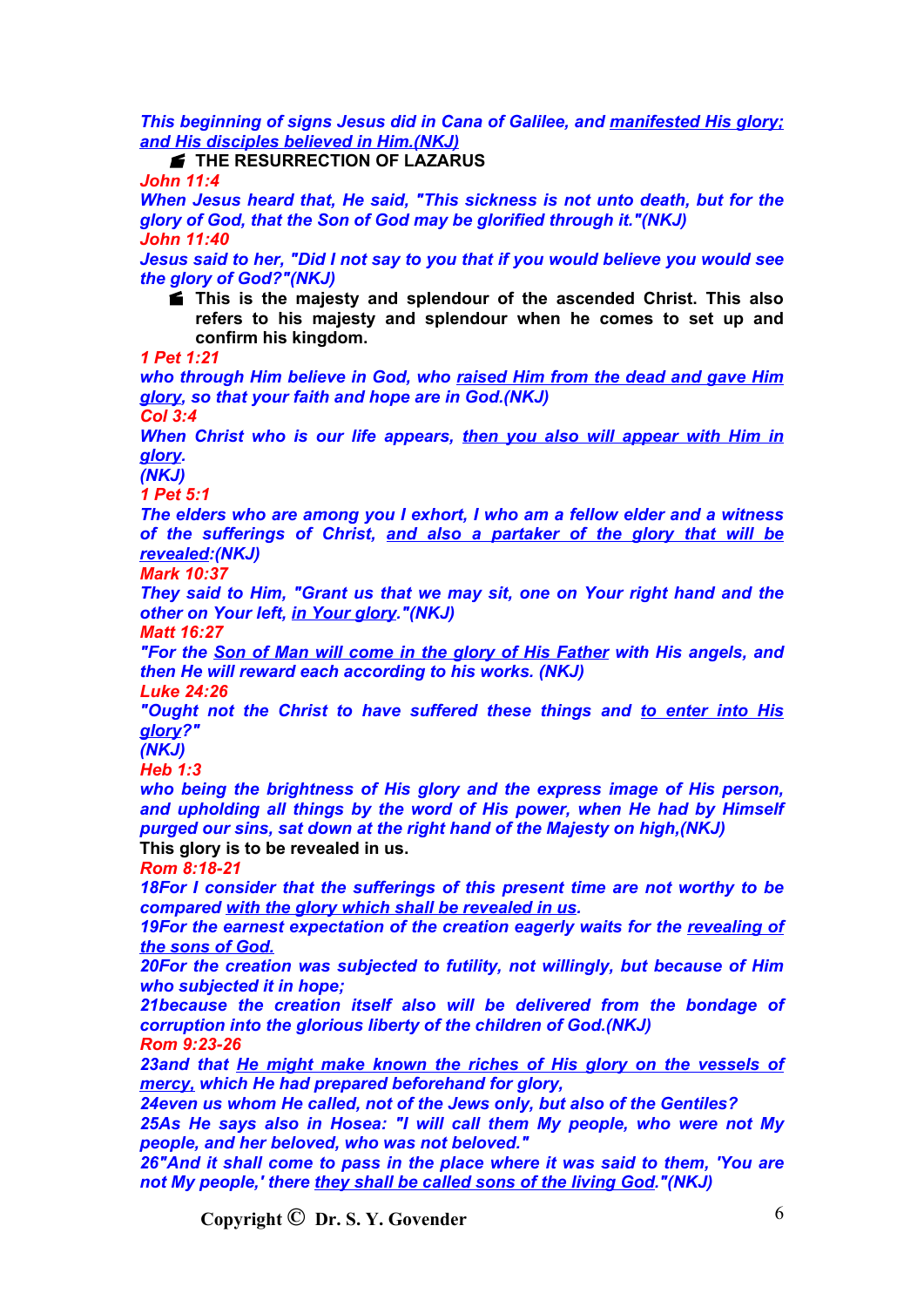*1 Cor 2:7-8*

*7But we speak the wisdom of God in a mystery, the hidden wisdom which God ordained before the ages for our glory,*

*8which none of the rulers of this age knew; for had they known, they would not have crucified the Lord of glory.(NKJ)*

*2 Cor 4:17-18*

*17For our light affliction, which is but for a moment, is working for us a far more exceeding and eternal weight of glory,*

*18while we do not look at the things which are seen, but at the things which are not seen. For the things which are seen are temporary, but the things which are not seen are eternal.(NKJ)*

*Col 1:27*

*To them God willed to make known what are the riches of the glory of this mystery among the Gentiles: which is Christ in you, the hope of glory.(NKJ) Rom 5:1-2*

*1Therefore, having been justified by faith, we have peace with God through our Lord Jesus Christ,*

*2through whom also we have access by faith into this grace in which we stand, and rejoice in hope of the glory of God.(NKJ)*

#### **THUS THE GLORY IS CHRIST.**

# *Heb 1:1-3*

*1God, who at various times and in various ways spoke in time past to the fathers by the prophets,*

*2has in these last days spoken to us by His Son, whom He has appointed heir of all things, through whom also He made the worlds;*

*3who being the brightness of His glory and the express image of His person, and upholding all things by the word of His power, when He had by Himself purged our sins, sat down at the right hand of the Majesty on high,(NKJ)*

# **ATTRIBUTES OF GOD(PERSON OF GOD)**

*Rom 1:23-24*

*23and changed the glory of the incorruptible God into an image made like corruptible man-- and birds and four-footed animals and creeping things.*

*24Therefore God also gave them up to uncleanness, in the lusts of their hearts, to dishonor their bodies among themselves,(NKJ)*

**An idol does not have the attributes of God. The following attributes refer to the glory of God:**

# **HOLINESS**

*Isa 6:3*

*And one cried to another and said: "Holy, holy, holy is the LORD of hosts; the whole earth is full of His glory!"(NKJ)*

**ALL HIS GOODNESS** 

*Exod 33:18-19*

*18And he said, "Please, show me Your glory."*

*19Then He said, "I will make all My goodness pass before you, and I will proclaim the name of the LORD before you. I will be gracious to whom I will be gracious, and I will have compassion on whom I will have compassion."(NKJ)*

#### **HIS NAME**

*Exod 33:18-19*

*18And he said, "Please, show me Your glory."*

*19Then He said, "I will make all My goodness pass before you, and I will proclaim the name of the LORD before you. I will be gracious to whom I will be gracious, and I will have compassion on whom I will have compassion."(NKJ)*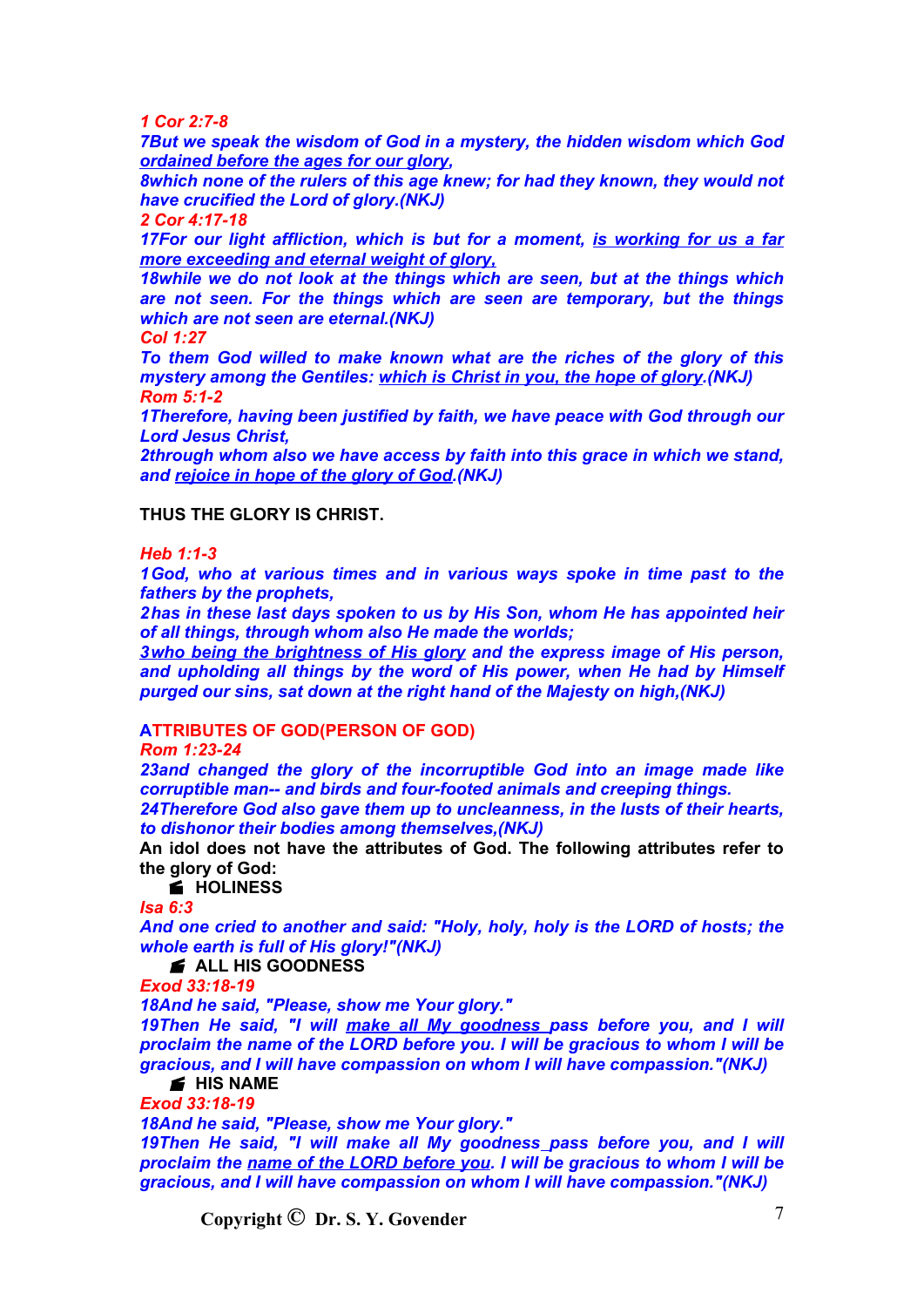*Isa 48:11*

*For My own sake, for My own sake, I will do it; for how should My name be profaned? And I will not give My glory to another.(NKJ)*

# **HIS JUDGEMENTS**

*Ezek 39:21*

*"I will set My glory among the nations; all the nations shall see My judgment which I have executed, and My hand which I have laid on them.(NKJ)*

**HIS RIGHTEOUSNESS** 

*Ps 97:6*

*The heavens declare His righteousness, and all the peoples see His glory.(NKJ)*

**In Christ** *Hab 2:14-15*

*14For the earth will be filled with the knowledge of the glory of the LORD, as the waters cover the sea.*

*15"Woe to him who gives drink to his neighbor, pressing him to your bottle, even to make him drunk, that you may look on his nakedness!(NKJ)*

**BRILLIANCE** *1 Cor 15:40-41*

*40There are also celestial bodies and terrestrial bodies; but the glory of the celestial is one, and the glory of the terrestrial is another.*

*41There is one glory of the sun, another glory of the moon, and another glory of the stars; for one star differs from another star in glory.(NKJ) Acts 22:11*

*"And since I could not see for the glory of that light, being led by the hand of those who were with me, I came into Damascus.(NKJ)*

*Luke 9:29-31*

*29And as He prayed, the appearance of His face was altered, and His robe became white and glistening.*

*30And behold, two men talked with Him, who were Moses and Elijah,*

*31who appeared in glory and spoke of His decease which He was about to accomplish at Jerusalem.(NKJ)*

*Rev 18:1*

*After these things I saw another angel coming down from heaven, having great authority, and the earth was illuminated with his glory.(NKJ) Luke 2:9*

*And behold, an angel of the Lord stood before them, and the glory of the Lord shone around them, and they were greatly afraid.(NKJ)*

*2 Cor 3:7*

*But if the ministry of death, written and engraved on stones, was glorious, so that the children of Israel could not look steadily at the face of Moses because of the glory of his countenance, which glory was passing away,(NKJ)* **OUTWARD MANIFESTATION (PRESENCE)**

#### **BEAUTY**

*1 Chr 22:5*

*Now David said, "Solomon my son is young and inexperienced, and the house to be built for the LORD must be exceedingly magnificent, famous and glorious throughout all countries. I will now make preparation for it." So David made abundant preparations before his death.(NKJ)*

*Isa 4:2*

*In that day the Branch of the LORD shall be beautiful and glorious; and the fruit of the earth shall be excellent and appealing for those of Israel who have escaped. (NKJ)*

*Exod 28:2*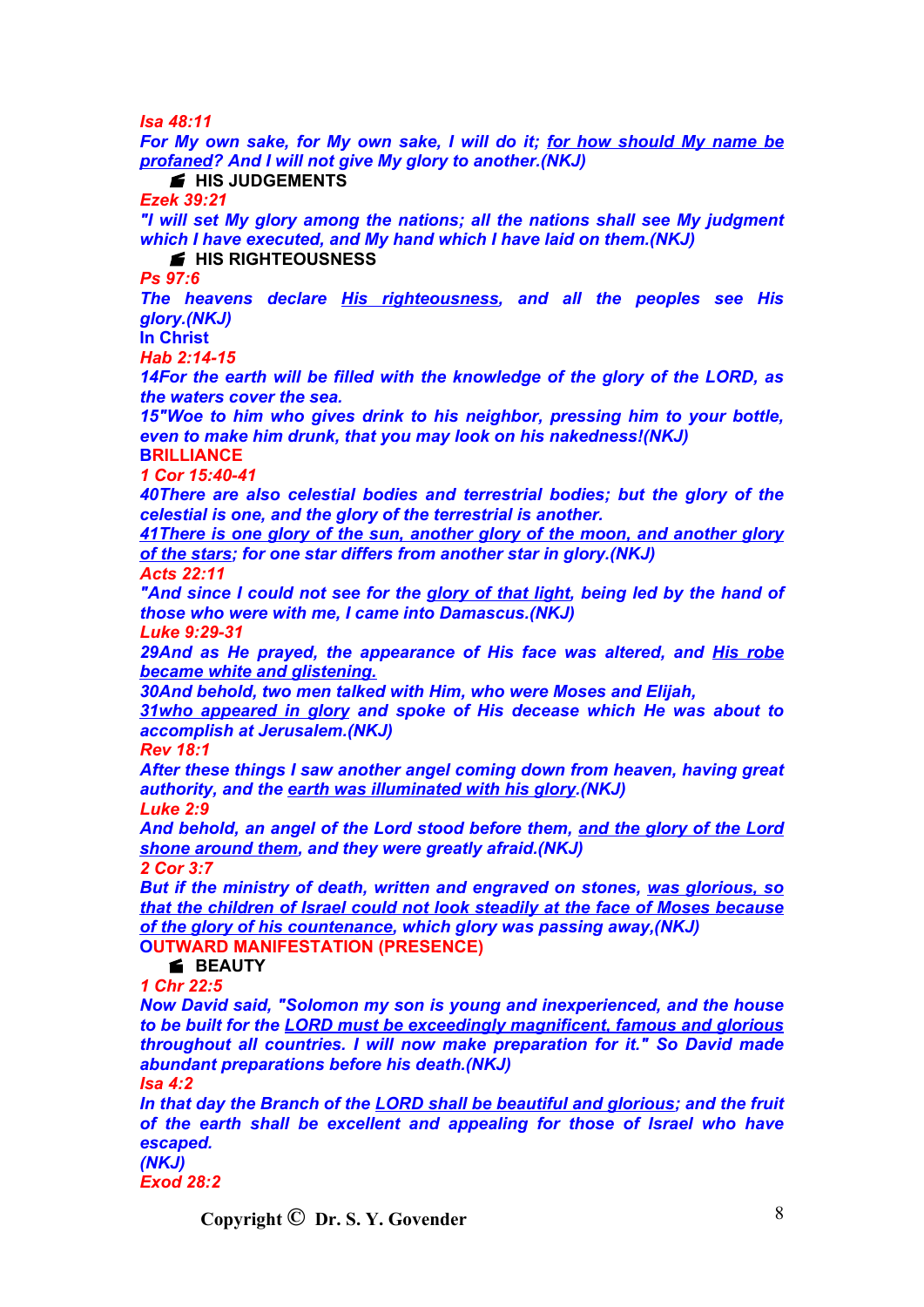*"And you shall make holy garments for Aaron your brother, for glory and for beauty.(NKJ)*

*Exod 28:40*

*"For Aaron's sons you shall make tunics, and you shall make sashes for them. And you shall make hats for them, for glory and beauty.(NKJ) 1 Chr 29:11-12*

*11Yours, O LORD, is the greatness, the power and the glory, the victory and the majesty; for all that is in heaven and in earth is Yours; yours is the kingdom, O LORD, and You are exalted as head over all.*

*12Both riches and honor come from You, and You reign over all. In Your hand is power and might; in Your hand it is to make great and to give strength to all.(NKJ)*

*Matt 6:29*

*"and yet I say to you that even Solomon in all his glory was not arrayed like one of these.(NKJ)*

*K* VOICE, FIRE, CLOUD

*Exod 40:34-38*

*34 Then the cloud covered the tabernacle of meeting, and the glory of the LORD filled the tabernacle.*

*35 And Moses was not able to enter the tabernacle of meeting, because the cloud rested above it, and the glory of the LORD filled the tabernacle.*

*36 Whenever the cloud was taken up from above the tabernacle, the children of Israel would go onward in all their journeys.*

*37 But if the cloud was not taken up, then they did not journey till the day that it was taken up.*

*38 For the cloud of the LORD was above the tabernacle by day, and fire was over it by night, in the sight of all the house of Israel, throughout all their journeys.(NKJ)*

*Deut 5:24*

*"And you said: 'Surely the LORD our God has shown us His glory and His greatness, and we have heard His voice from the midst of the fire. We have seen this day that God speaks with man; yet he still lives.(NKJ)*

*2 Chr 5:14*

*so that the priests could not continue ministering because of the cloud; for the glory of the LORD filled the house of God.(NKJ)*

*2 Chr 7:1-3*

*1 When Solomon had finished praying, fire came down from heaven and consumed the burnt offering and the sacrifices; and the glory of the LORD filled the temple.*

*2 And the priests could not enter the house of the LORD, because the glory of the LORD had filled the LORD'S house.*

*3 When all the children of Israel saw how the fire came down, and the glory of the LORD on the temple, they bowed their faces to the ground on the pavement, and worshiped and praised the LORD, saying: "For He is good, for His mercy endures forever."(NKJ)*

*Isa 4:5-6*

*5 then the LORD will create above every dwelling place of Mount Zion, and above her assemblies, a cloud and smoke by day and the shining of a flaming fire by night. For over all the glory there will be a covering.*

*6 And there will be a tabernacle for shade in the daytime from the heat, for a place of refuge, and for a shelter from storm and rain.(NKJ) Ezek 1:26-28*

*26 And above the firmament over their heads was the likeness of a throne, in appearance like a sapphire stone; on the likeness of the throne was a likeness with the appearance of a man high above it.*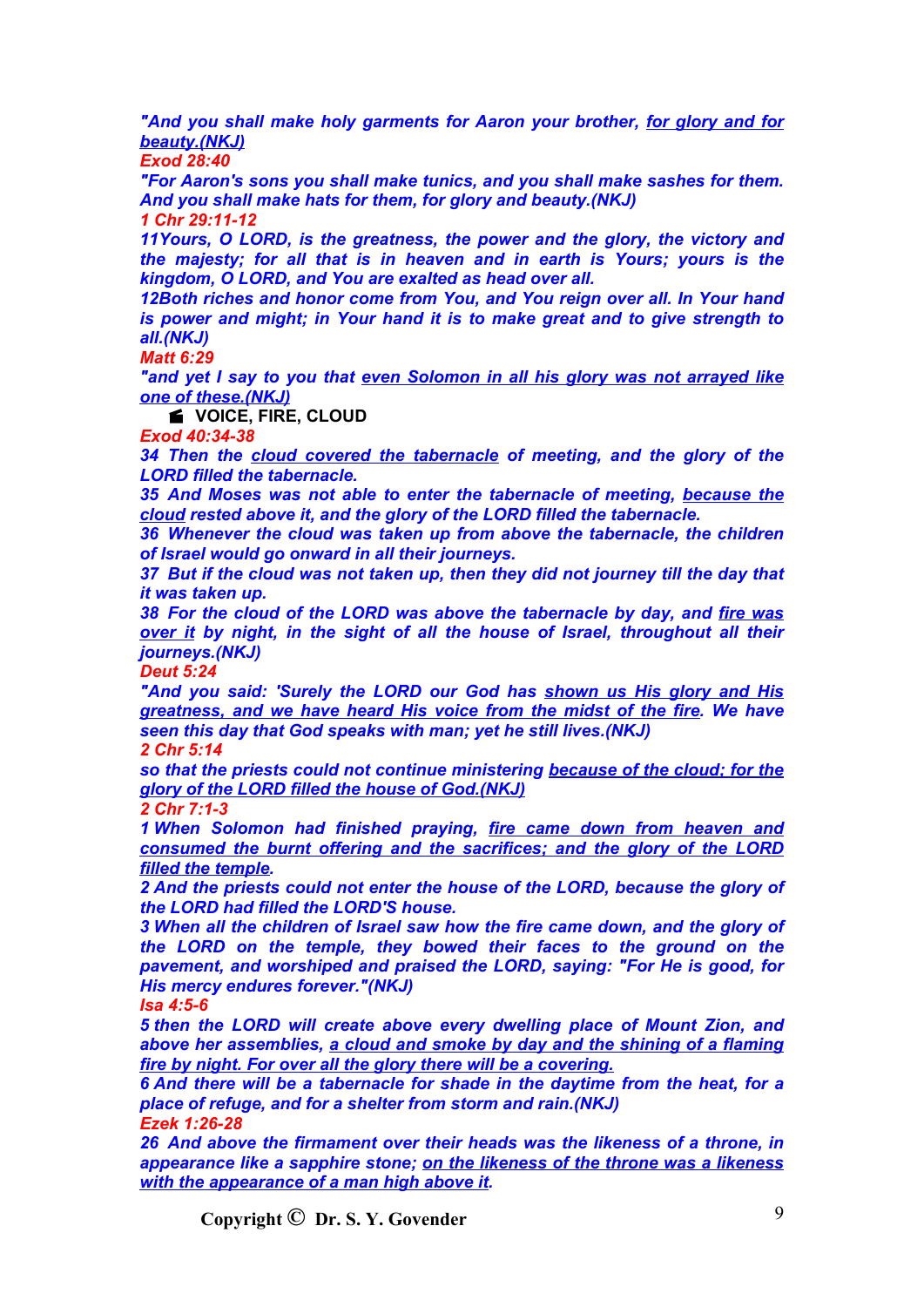*27 Also from the appearance of His waist and upward I saw, as it were, the color of amber with the appearance of fire all around within it; and from the appearance of His waist and downward I saw, as it were, the appearance of fire with brightness all around.*

*28 Like the appearance of a rainbow in a cloud on a rainy day, so was the appearance of the brightness all around it. This was the appearance of the likeness of the glory of the LORD. So when I saw it, I fell on my face, and I heard a voice of One speaking.(NKJ)*

*Ezek 10:4*

*4Then the glory of the LORD went up from the cherub, and paused over the threshold of the temple; and the house was filled with the cloud, and the court was full of the brightness of the LORD'S glory.(NKJ) Exod 24:15-18*

*15 Then Moses went up into the mountain, and a cloud covered the mountain.*

*16 Now the glory of the LORD rested on Mount Sinai, and the cloud covered it six days. And on the seventh day He called to Moses out of the midst of the cloud.*

*17 The sight of the glory of the LORD was like a consuming fire on the top of the mountain in the eyes of the children of Israel.*

*18 So Moses went into the midst of the cloud and went up into the mountain. And Moses was on the mountain forty days and forty nights. (NKJ)*

**F** TRAIN OF HIS ROBE AND THE SMOKE

*Isa 6:1-5*

*1In the year that King Uzziah died, I saw the Lord sitting on a throne, high and lifted up, and the train of His robe filled the temple.*

*2Above it stood seraphim; each one had six wings: with two he covered his face, with two he covered his feet, and with two he flew.*

*3And one cried to another and said: "Holy, holy, holy is the LORD of hosts; the whole earth is full of His glory!"*

*4And the posts of the door were shaken by the voice of him who cried out, and the house was filled with smoke.*

*5So I said: "Woe is me, for I am undone! Because I am a man of unclean lips, and I dwell in the midst of a people of unclean lips; for my eyes have seen the King, the LORD of hosts."(NKJ)*

**FIYSICAL FORM** 

*Exod 33:18-23*

*18 And he said, "Please, show me Your glory."*

*19 Then He said, "I will make all My goodness pass before you, and I will proclaim the name of the LORD before you. I will be gracious to whom I will be gracious, and I will have compassion on whom I will have compassion."*

*20 But He said, "You cannot see My face; for no man shall see Me, and live."*

*21 And the LORD said, "Here is a place by Me, and you shall stand on the rock. 22 "So it shall be, while My glory passes by, that I will put you in the cleft of the rock, and will cover you with My hand while I pass by.*

*23 "Then I will take away My hand, and you shall see My back; but My face shall not be seen."(NKJ)*

**POWER**

*Deut 33:17*

*His glory is like a firstborn bull, and his horns like the horns of the wild ox; together with them he shall push the peoples to the ends of the earth; they are the ten thousands of Ephraim, and they are the thousands of Manasseh."(NKJ)*

**K** NUMERICAL STRENGTH

*Prov 14:28*

*In a multitude of people is a king's honor, but in the lack of people is the downfall of a prince.(NKJ)*

**Copyright**  $\bigcirc$  **Dr. S. Y. Govender** 10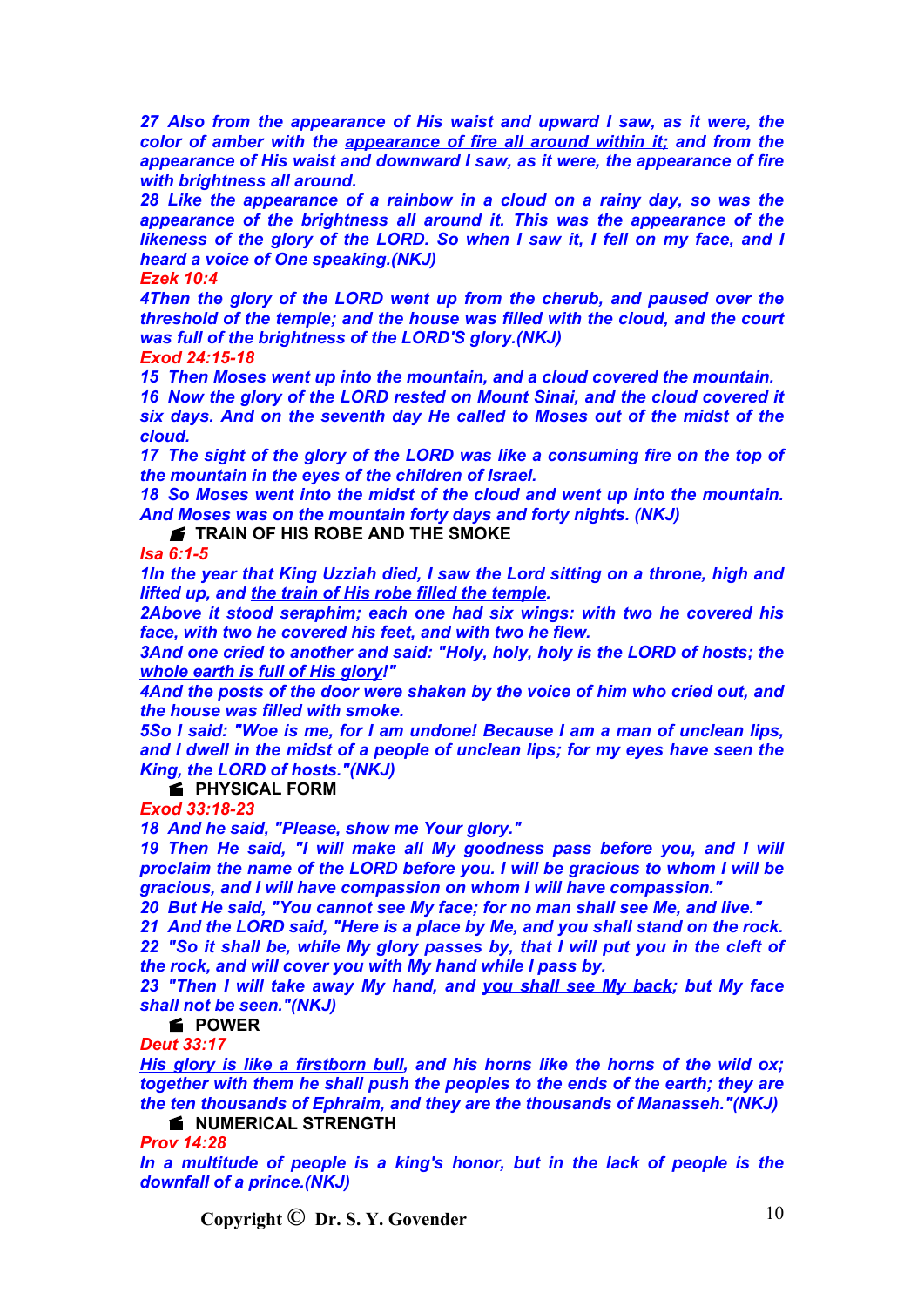# **PRESENCE**

*1 Sam 4:21-22*

*21Then she named the child Ichabod, saying, "The glory has departed from Israel!" because the ark of God had been captured and because of her fatherin-law and her husband.*

*22And she said, "The glory has departed from Israel, for the ark of God has been captured."(NKJ)*

#### **WEALTH**

*Isa 60:7*

*All the flocks of Kedar shall be gathered together to you, the rams of Nebaioth shall minister to you; they shall ascend with acceptance on My altar, and I will glorify the house of My glory.(NKJ)*

*Isa 10:2-3*

*2To rob the needy of justice, and to take what is right from the poor of My people, that widows may be their prey, and that they may rob the fatherless.*

*3What will you do in the day of punishment, and in the desolation which will come from afar? To whom will you flee for help? And where will you leave your glory?(NKJ)*

*Ps 49:16-17*

*16Do not be afraid when one becomes rich, when the glory of his house is increased;*

*17For when he dies he shall carry nothing away; his glory shall not descend after him.(NKJ)*

*Hag 2:7-9*

*7'and I will shake all nations, and they shall come to the Desire of All Nations, and I will fill this temple with glory,' says the LORD of hosts.*

*8'The silver is Mine, and the gold is Mine,' says the LORD of hosts.*

*9'The glory of this latter temple shall be greater than the former,' says the LORD of hosts. 'And in this place I will give peace,' says the LORD of hosts."(NKJ)*

**ALL OF THESE ARE FEATURES OF THE MANIFEST PRESENCE. DIGNITY**

**1. REFERS TO HONOUR AND PRAISE**

*Gen 45:13*

*"So you shall tell my father of all my glory in Egypt, and of all that you have seen; and you shall hurry and bring my father down here."(NKJ)*

*Luke 14:10*

*"But when you are invited, go and sit down in the lowest place, so that when he who invited you comes he may say to you, 'Friend, go up higher.' Then you will have glory in the presence of those who sit at the table with you.(NKJ) Luke 17:18*

*"Were there not any found who returned to give glory to God except this foreigner?"(NKJ)*

*John 9:24*

*So they again called the man who was blind, and said to him, "Give God the glory! We know that this Man is a sinner."(NKJ)*

*John 7:18*

*"He who speaks from himself seeks his own glory; but He who seeks the glory of the One who sent Him is true, and no unrighteousness is in Him.(NKJ) John 5:41*

*"I do not receive honor from men.(NKJ)*

*Luke 17:18*

*"Were there not any found who returned to give glory to God except this foreigner?"(NKJ)*

*Luke 2:14*

**Copyright**  $\bigcirc$  **Dr. S. Y. Govender** 11